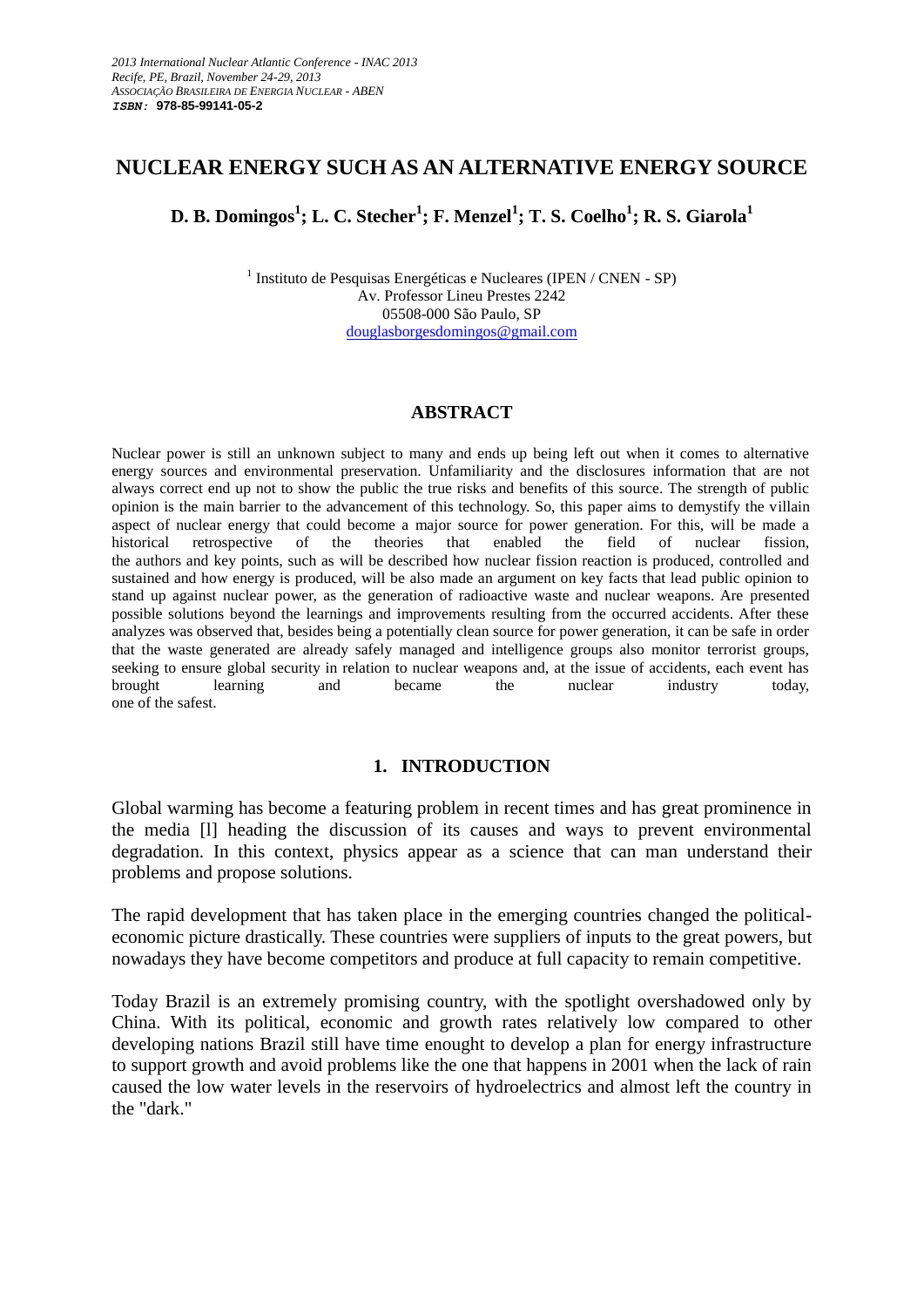Brazil has the 5th largest uranium reserves in the world and now dominates almost the entire cycle of nuclear fuel1. The thermonuclear plants represent today only 2.2% of the energy produced in the country, the package of nuclear power pretends to build four nuclear power plants until 2030. Other investments in alternative energy sources such as biomass (bagasse) and ethanol are the development package of the current government, but surely the most certain is nuclear energy due to the immense technological mastery over this source "inexhaustible" of energy [2].

Nuclear power is still a subject unknown to many and therefore ends up being left out when it comes to alternative energy sources and environmental preservation. The unknowing and the information is not always correct publicized by the media, not just to show the general public the true risks and benefits of this energy source. The resistance of public opinion has become the barrier main to the nuclear technologies advancement.

This work has as main purpose to demystify aspect of villain one of the sources of energy that may, in the near future, become a major alternative sources of power generation.

# **2. METODOLOGY**

## **2.1. Nuclear Reactor**

The nuclear reactor is the main equipment of a thermonuclear plant, it is inside of the nucleus that the nuclear fission process happens, this process releases the energy needed to move the turbines that generate electricity.

Less than a year after the discovery of fission, Enrico Fermi (1901-1954) realized that a chain reaction could be made if the uranium was separated into small pieces by a material and in 1942, Enrico and his team built the first reactor nuclear at the University of Chicago, who at the time was called atomic cell [2].

The main part of a nuclear reactor is its core where fission occurs. Within the core is located the fuel element which is separated in small amounts near by the moderator. The fuel element is the  $U^{235}$ , by absorbing a slow neutron the uranium atom gains energy exciting the uranium atom. The force that maintains the core cohesive is the strong interaction, this interaction is observed when nucleons are very close to each other. It is clear that the neutrons do not suffer nuclear repulsion, but rather the protons. It was expected that they repel away if approached, but the strong interaction is predominant in the nuclear level. There is no mathematical model for this interaction, but it is known that it exists only in nuclear dimensions, at larger distances the electromagnetic interaction is predominant [3,4,5].

After the absorption of a neutron, the core of the fuel element is excited by stretching and increasingly its diameter such that the strong interaction is no longer sufficient to maintain the electromagnetic repulsion, which began to be the predominant interaction at certain points of the core, thus causing its disruption into two other cores of approximately the same mass and releasing two or three neutrons, which makes possible the chain reaction.

In the uranium atom breaking it is released 200 MeV per nucleon and neutrons are ejected with energy of about 2 MeV, which hinders the capture of these neutrons by other  $U^{235}$  atoms,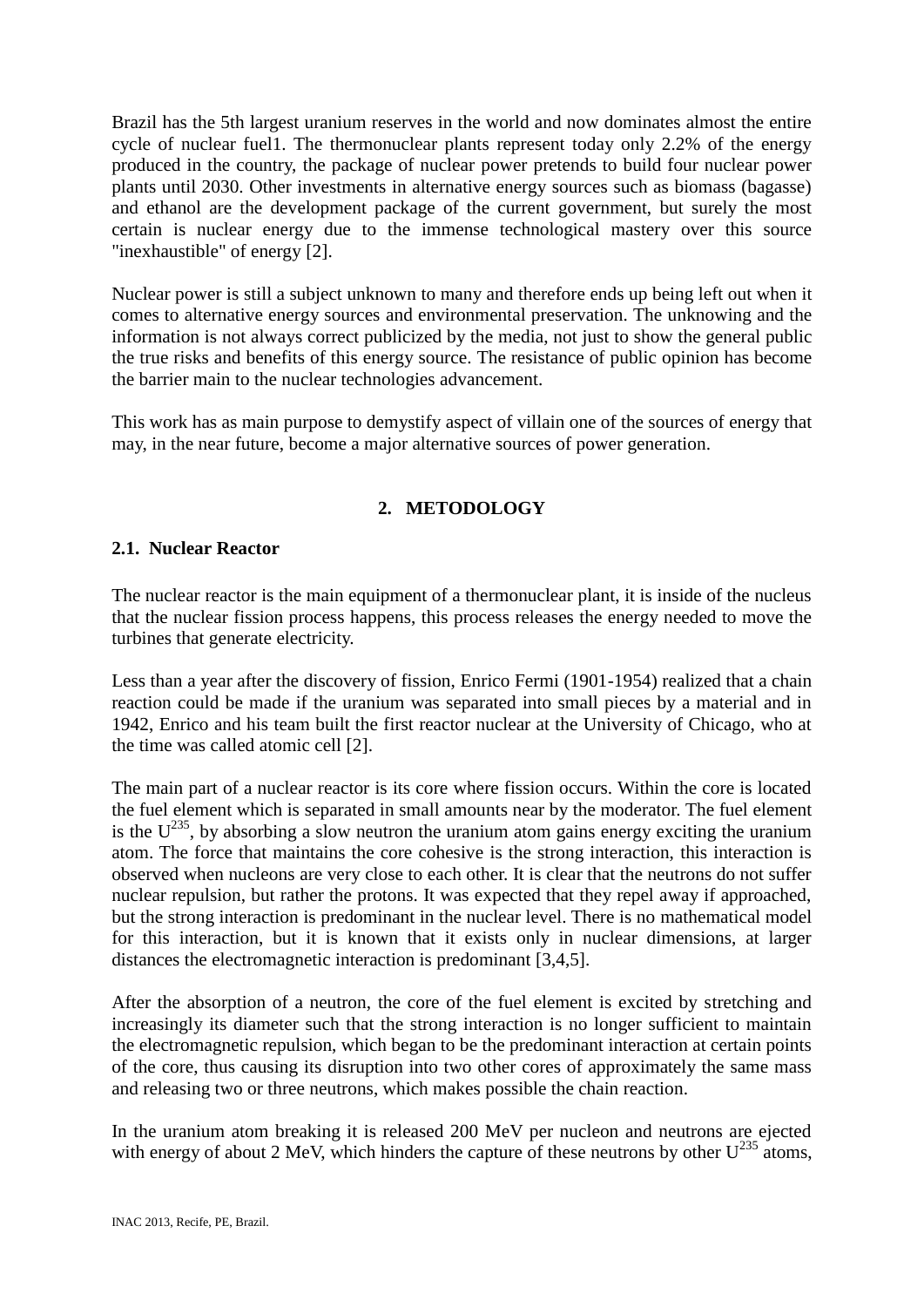since the cross-section between the core and a neutron is much larger at low energies it is just like neutrons with different energies sees different targets. The cross section is related to the allowed energy states for the nucleus whose excitation energy is approximately 0.04 eV, it means that the chain reaction is maintained only if the neutrons lose energy before leaving the reactor core. The material used in fission comprises 97% of non-fissile uranium, because of the insufficient energy of the neutrons to break the nuclear potential as they are absorbed, and 3% of fissile uranium. Neutrons are slowed down by elastic collisions with nuclei at rest, to respect the law of momentum conservation they transfer part of its kinetic energy to the core. The fissile element comes together with the  $U^{238}$ , and when it collides with the neutron just a little energy is transferred in the collision by the great size difference, just imagine the collision of a tennis ball with a golf ball that loses considerable speed, but if the collision is with a basketball there will be no change in its speed, therefore the  $U^{238}$  was not enough to slow the neutrons that there would continue with the chain reaction by excess energy. To solve this problem, fission is carried out with a material called a moderator. This material is used to slow down neutrons and by the fact that they have the nucleus much less massive than  $U^{238}$ , there is a considerable energy transfer in the shock, decreasing neutron energy and increasing cross section, so the fuel fissile performing chain reaction.

In order to keep the reaction under control, all nuclear reactors have control rods that absorb neutrons without fission and those are used to control the chain reaction, which does not occur in the nuclear weapons that only stop after the end of all fission material available [3, 4,5]. The Fig. 1 shows a fission reaction model.



**Figure 1: Modelo de Fissão Nuclear[3].**

Among all types of reactors, the PWR (Pressurized-Water Reactors) is the most widely used for electric power generation. This type of reactor uses water as moderator. The core of this reactor contains water pressurized at 150 atm. After the chain reaction pressurized water is pumped into a chamber containing water pressurized at one atm, by the heat exchange water under high pressure is vaporized, the vapor is conducted through tubes to a steam turbine which produces electric energy. At the same time pressurized water generates heat required to move the turbine and the water is also cooled by controlling the reaction within the core.

After driving the turbines, the steam is condensed into a compartment through which the other pipe system of cold water and it is directed back to the steam generating chamber highly pressurized. The water that cools the steam is discharged into rivers or coasts depending on the plants location [3,4,5]. The Fig. 2 shows the operating diagram of a PWR type reactor.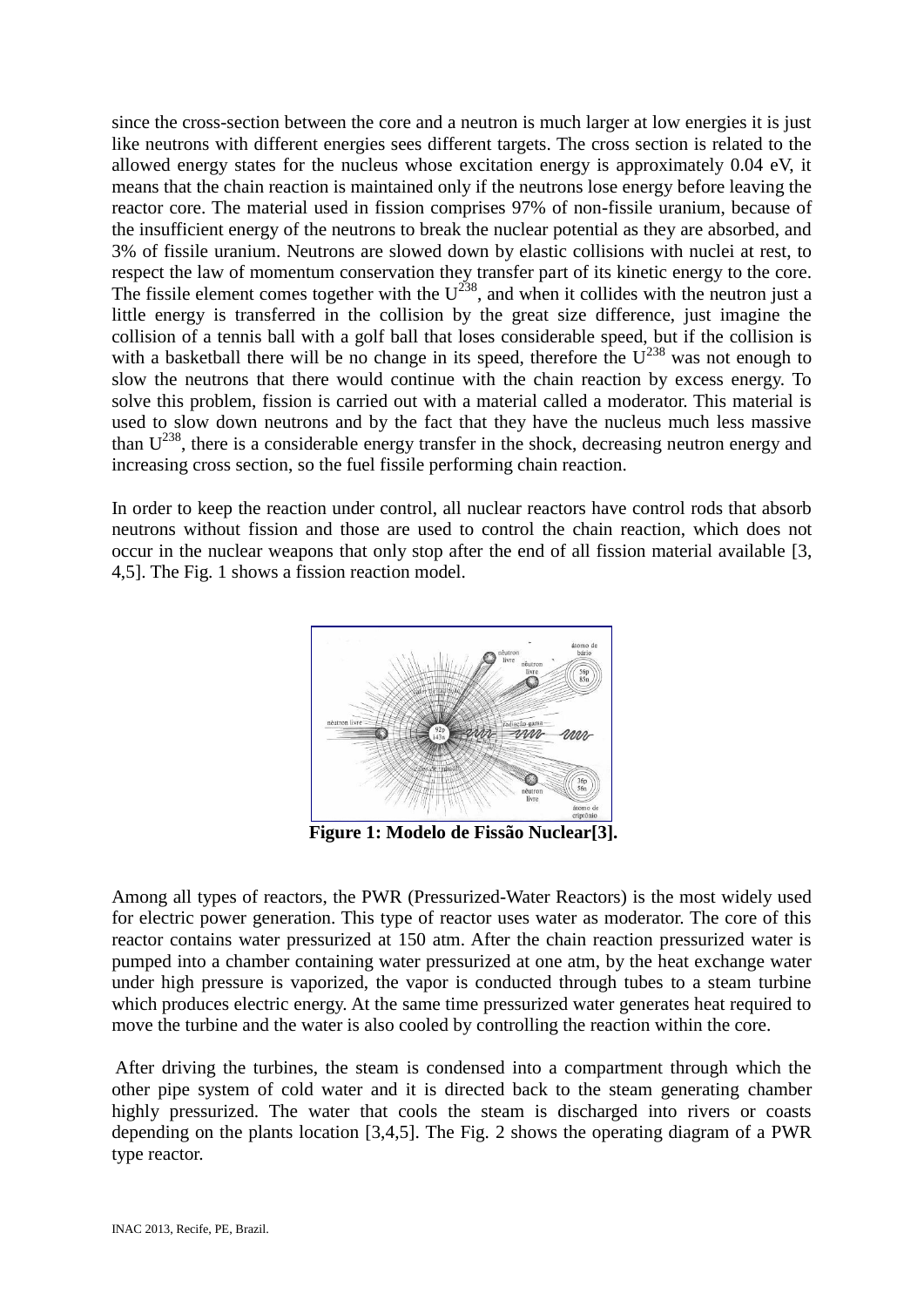

**Figure 2: PWR Reactor [3].**

## **2.2 Nuclear Energy: Advantages and Disadvantages**

In this century the world is experiencing a unprecedented climate and environmental crisis, the vast majority of the population has no idea of what is happening around the world, which is more populous and requires more energy. The majority power generation today comes from the hydroelectric and thermal power plants, but both oil and water resources are increasingly precious due uncontrolled consumption. Hydroelectric plans are becoming less viable because its construction devastate large green spaces and even cities, and not only that, the vast majority of countries do not have water or even space for such engineering, since oil getting expensive and rare it is needed to get a renewable energy source.

The XXI century inherited the largest environmental impacts caused by man and now a major issue in the international sphere is as how to mitigate these impacts without damaging development. Nuclear power is the main alternative to generate energy on a large scale without releasing CO2. "The Kyoto Protocol would be impossible without nuclear power" words of the speaker Rubens Lazlo one of the INAC 2005 participant, who summarized the importance of nuclear energy for the future of the planet [6].

The nuclear energy has become one of the main options for reducing CO2, but his past mirrored in wars and disasters built a barrier to their development, the growth of nuclear power plants in the 80's dropped dramatically after the Chernobyl accident. In 2003, nuclear power accounted for 22% of the energy generated in the OECD (Organization for Economic Cooperation and Development) and only 6% in non-member countries. The main reasons that slow investments in the sector are:

- $\checkmark$  Os problemas econômicos enfrentados pelas usinas nucleares depois da liberalização dos mercados de energia elétrica em alguns países da OCDE, inclusive o problema de financiar a desativação das usinas e a disposição dos resíduos;
- Maior resistência do público contra a energia nuclear em muitos países, particularmente com relação a grandes acidentes nucleares, a disposição dos resíduos radioativos, o transporte do material nuclear e os problemas de proliferação e terrorismo;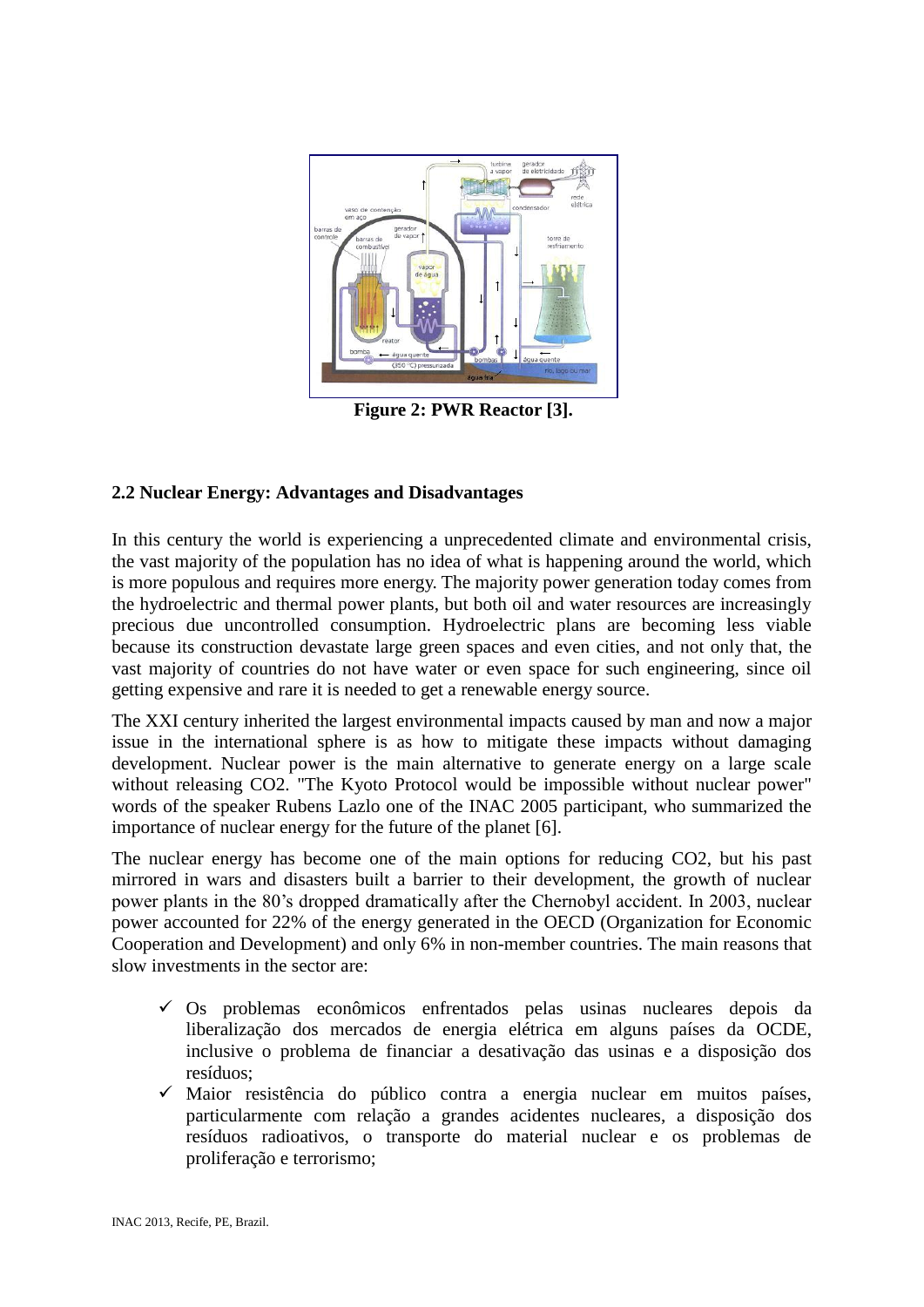- $\checkmark$  Maior rigor nas exigências e normas de segurança para usinas nucleares novas e existentes; e
- $\checkmark$  O preço relativamente baixo dos combustíveis fósseis e grandes avanços em tecnologias concorrentes para a produção de energia elétrica [6].

More than 80% of nuclear plants in the world are concentrated in developed countries and those countries, we believe, will dictate the future use of nuclear power plants.

As previously mentioned, the public resistance has become a major barrier to the advancement of nuclear technology, but even the international leaders experts in environmental points nuclear power as a key agent for the reduction of global warming and the solution to global energy problems while the conventional means of electricity production are the most responsible for global heating[6].

Nuclear energy has began to be used as electricity producing just 30 years ago and at first time it amounted to only 0.1% of world energy produced, nowadays, even with all the problems already faced, it corresponds to 17% of the produced electricity in the world, just for comparison, the hydroelectric plants are operating over 100 years and correspond to approximately the same 17% of nuclear energy and has no intend to increase because of the irreversible impacts to nature, such as: the devastation of large areas productive; irreversible destruction of flora and fauna, the social impact, economic and cultural dispossession of entire cities and changes in the river leads to fish migration.

The thermonuclear plants advantages are immense, with its 17% corresponding to the total energy produced in the world it avoids the emission of 2.5 billion tons of  $CO<sub>2</sub>$  per year into the atmosphere, a survey conducted through air contained in ice sheets and examinations in the growth rings of trees reveal that since 1750 has had a considerable contribution of  $CO<sub>2</sub>$  by fossil fuel use.

Despite all the clear advantages demonstrated in scientific papers about nuclear power, there are still several critical points regarding this type of energy, such as the bombing of Hiroshima and Nagasaki were two hundred thousand people, while firearms were responsible for the deaths of more than forty-five million people and only after the use of pumps is that the conflict finished.

The Chernobyl accident was a really catastrophic event, but its cause was negligence and malpractice. The employees wanted to test the cooling system of the reactor in case there was loss of alternating current. Every nuclear power plant, when it is running above 20% of its maximum load transfers its own energy produced for the internal equipment, but if the power is below this value the energy is supplied by external systems or by diesel generators. They wanted to test the reactor in case of external problems in power supply and the reactor was working below its maximum load, in which case the system would not work high supply, to see if the turbogenerator would keep the cooling system running until the diesel systems be connected, but it turned off and the emergency cooling system did not operated, which triggered a series of problems that could not be resolved manually. Chernobyl is by far the largest nuclear disaster, but it was caused by a number of factors which today have been eradicated by new generations of PWR reactors type, far safer and a solution was recently traded to Chernobyl. Ukraine's government, along with other nations collaborators built a steel dome on the structure of the plant to contain the radiation emanating from the waste that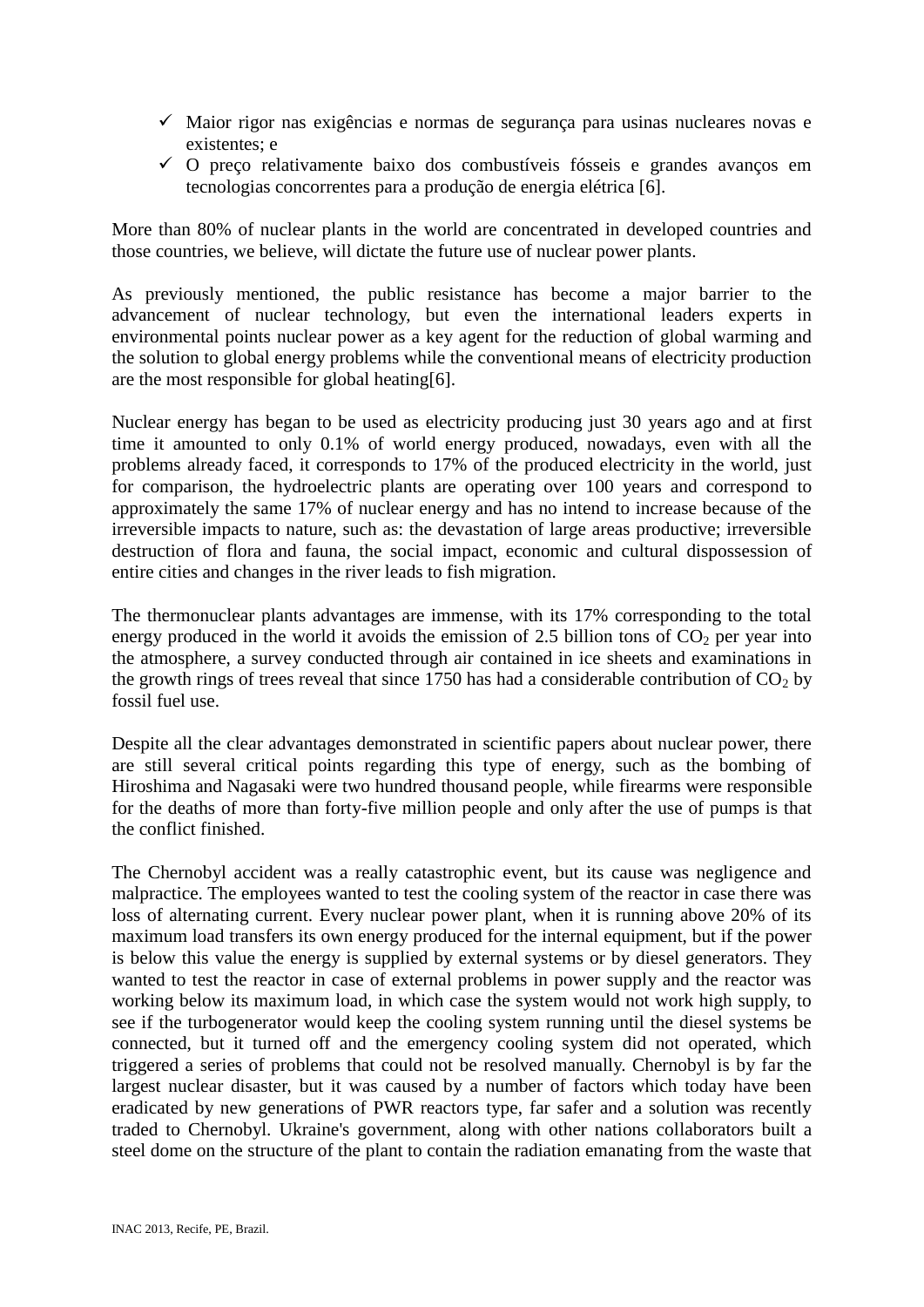remained there, the structure will be 190 meters tall 200 meters wide and had total cost of 1.5 billion euros over five years [1, 7].

The terrorism is a real problem, but until now, there are no reports about attacks involving nuclear weapons and after September 11 every nation has efforts against terrorism counter the action of terrorist groups.

The biggest problem of the thermonuclear plants is related to the waste left over from the reactions occurring in the reactor core, after the fission of  $U^{235}$  other radioactive elements such as cesium, strontium, iodine, krypton and plutonium are produced in the reactor core.

These wastes require extreme attention, because they are highly radioactive, some of them even radiate for thousands of years and become a problem for future generations, then the biggest problem is how to keep that junk stored for so long.

## **3. RESULTS AND DISCUSSIONS**

The nuclear power long ceased to be a problem for humanity. With the technological and intellectual evolution, great powers understand that they cannot control the whole world, because for this the result would be the destruction of it. World leaders understood that the nuclear arsenal should decrease and the control must be monitored closely. Countries like Iran and North Korea tried unsuccessfully again to possess the threat, but eventually succumbed by international pressure, especially by the U.S.. With the action of groups of intelligence on terrorist groups the chances of terrorist groups use this arsenal is null.

The Chernobyl type accidents are the reason the new generations of reactors are safer including many buildings that contain them. With the end of the oil reserves in the world is inevitable the use of nuclear energy for sustainable progress, and there is no other type of energy source more promising than the one discussed here. To get an idea of solar energy is extremely inefficient when it comes to large-scale production because it depends on the availability of a good weather that does not happen often and storage is expensive.

Regarding radioactive waste, the United States is building a deposit, Yucca Mountain, where it will be stored all nuclear waste from commercial reactors, the capacity of this deposit is 70,000 tons of garbage radioativo [7].

The Federal Institute of Geosciences and Natural Resources of Germany released a study showing that two areas of Germany contain full capacity to contain radioactive waste indefinitely. Areas containing layers of clay at least 100 meters thick at a depth of 300 - 1000 m, this study is a result of a report that indicates local salt stone and granite which are also suitable for storage. Scientists say that the issues surrounding the safety of storing radioactive waste long term already been answered and that the biggest problem is political.

The nuclear waste does not have a solution. Much research is being done to give a solution to nuclear waste, for example, scientists in Japan are developing a subcritical reactor that with the help of a particle accelerator decreases the decay time of the waste of thousands of years to hundreds of years, the first reactor is scheduled for operation in 2015 and research is titled Project Kumatori1.